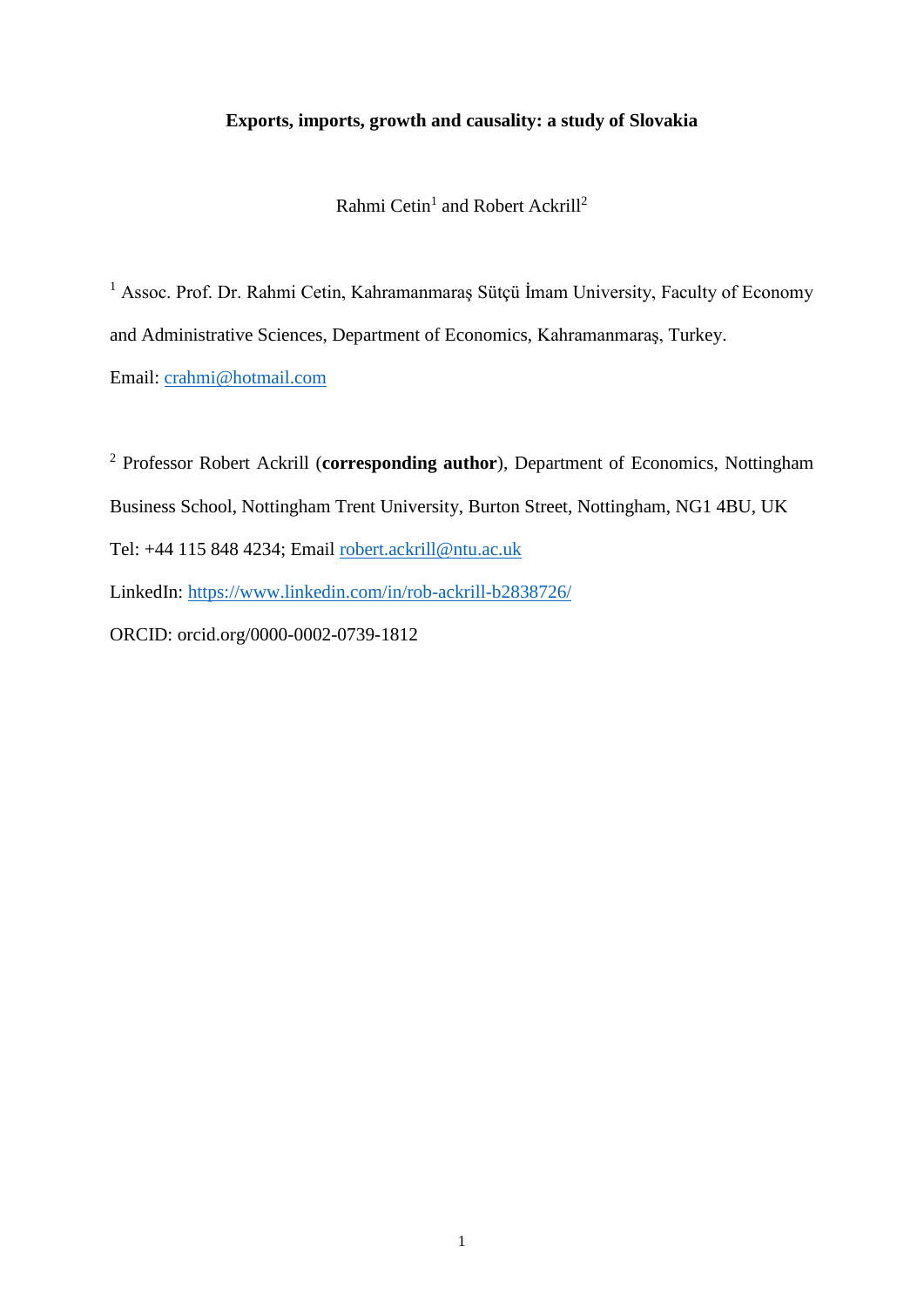### **Exports, imports, growth and causality: a study of Slovakia**

### **Abstract**

In this article, we analyse the trade-growth nexus for Slovakia. This country represents a critical case for such research because it is one of the most open economies in the world, by several measures it is the most open economy in the EU, with the most Eurocentric trade, and has maintained one of the best growth performances within the EU over a sustained period of time. In contrast to most contributions to the trade-growth literature, we analyse all six possible causal relationships between Slovakia's exports, imports and growth, using the technique developed by Toda and Yamamoto (1995), on quarterly data from 1997:1 to 2014:4. We find evidence supporting both the export-led-growth hypothesis and the importled-growth hypothesis. None of the other four relationships was found to be significant.

### **Keywords**

Export-led growth, Granger-causality, import-led growth, Slovakia

**Word Count**: Abstract 127 words. The entire document 4947 words.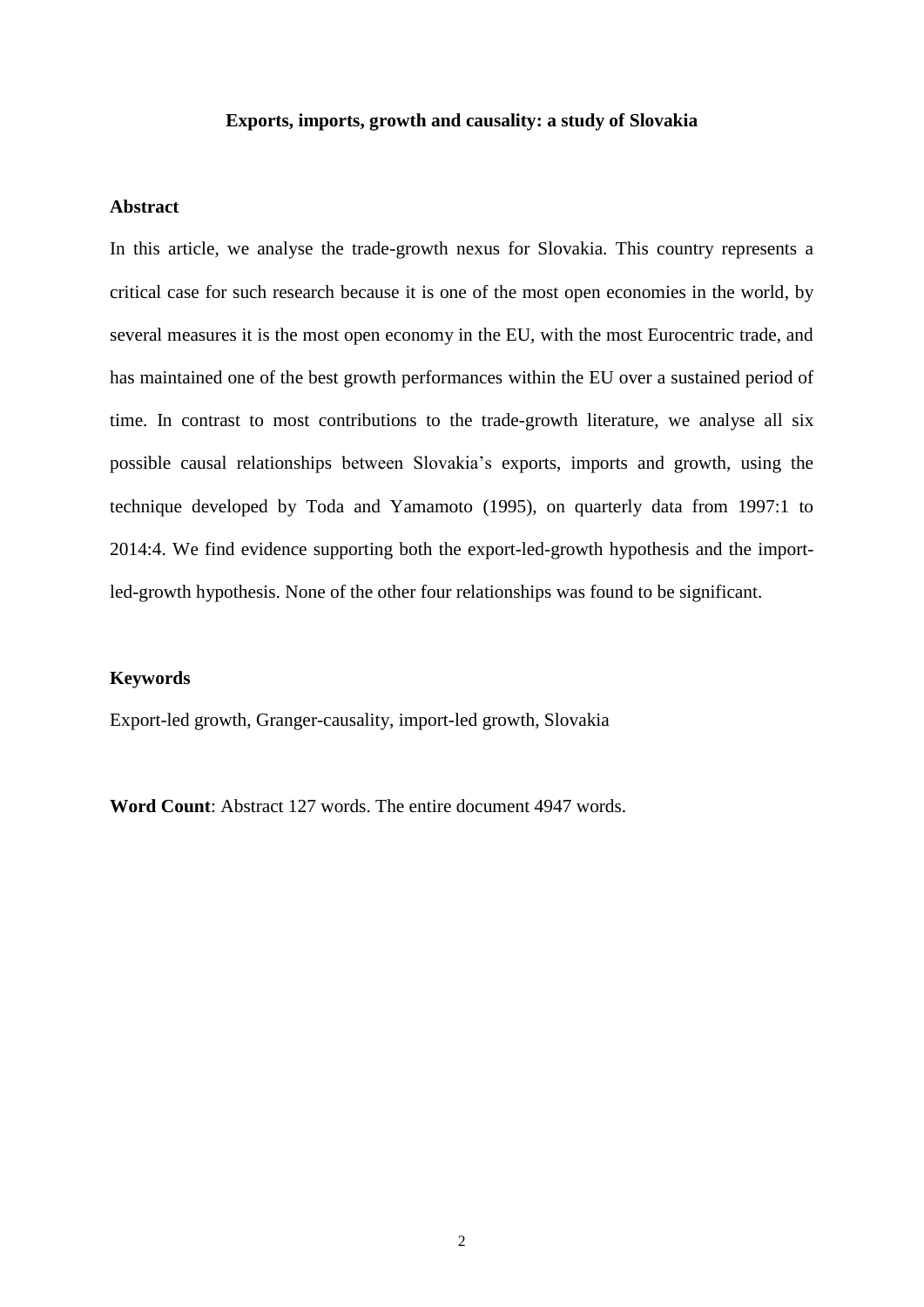## **Introduction**

The post-war period has seen the advance of globalisation, the progressive reduction of trade barriers, and rising rates of economic growth. In particular in the context of economic development, exports were seen as the way to drive growth and development, with the emergence of the Asian Tiger economies acting as leading flag-bearers. Thus the pursuit of export-led-growth (ELG) took off. Over time, analyses extended to considering whether imports could also enhance growth. From this, it was logical to ask whether domestic growth could drive exports and imports. Indeed, is there a causal link between exports and imports? Despite the logical inter-connectedness of these different hypotheses, however, hardly any study in the trade-growth literature analyses all six possible causal relationships.

The purpose of this paper is to do precisely that, for Slovakia. This country represents a critical case study given that it is one of the most open economies in the world, by several measures it is the most open economy in the EU, with one of the best growth performances in the EU over a sustained period of time. Given the number of possible trade-related explanations for this growth, this paper offers an important contribution to the trade-growth literature generally, but especially to the scant literature on Slovakia, to consider the various causal relationships in the same study.

In addition, the choice of analytical technique is, as always, of critical importance. Despite being over 20 years old, the technique developed by Toda and Yamamoto (1995) (henceforth the TY procedure) has not been applied universally in the trade-growth literature generally, and remains unused in analyses of Slovakia. We use the TY procedure because of its econometric advantages, explained further below, in avoiding problems associated with identifying orders of integration of data series as experienced with other cointegration tests, which undermine the robustness of the econometric and economic validity of their results.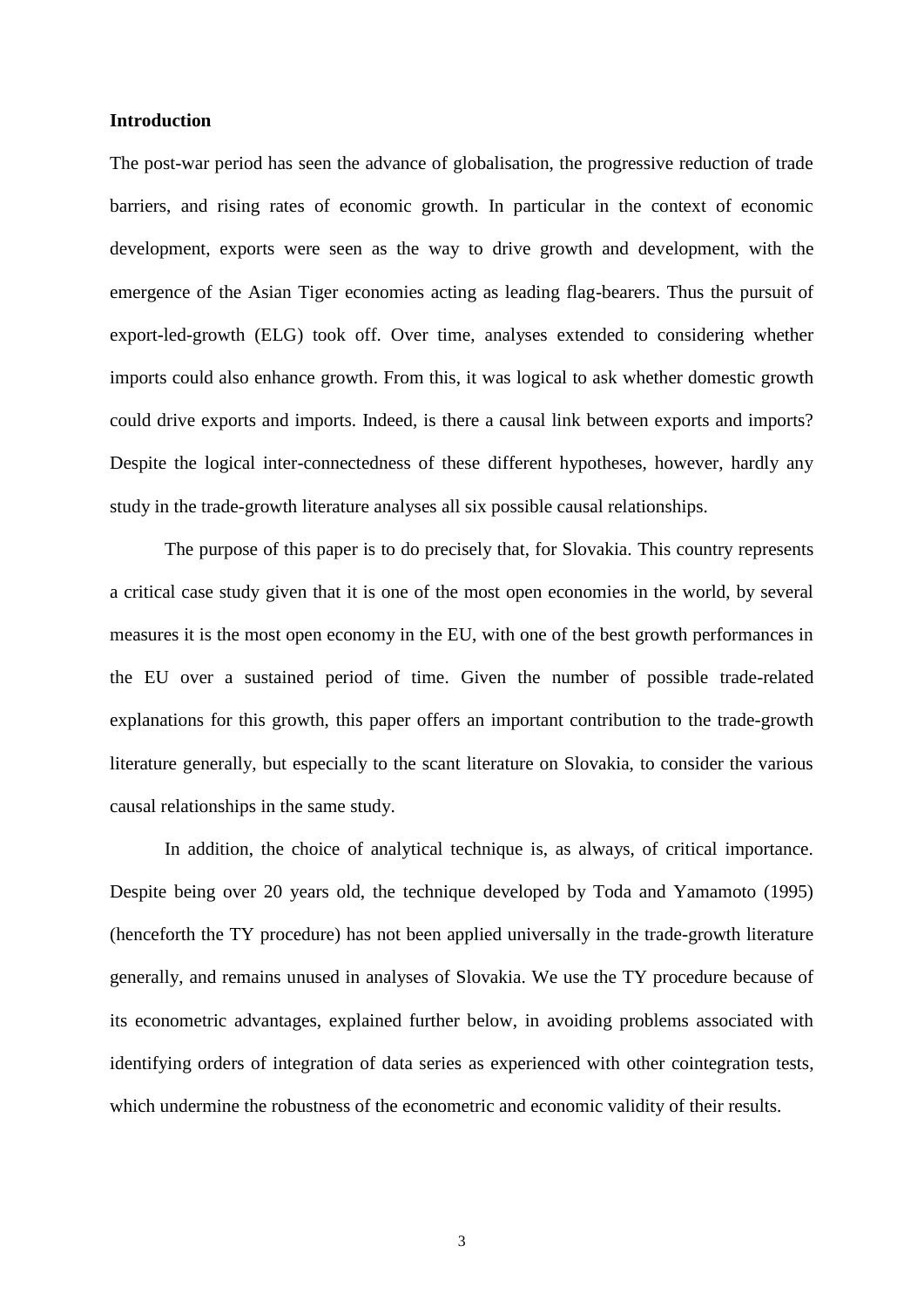Our research question is, therefore, what are the causal links between trade and growth in Slovakia? We apply the TY procedure to quarterly data from 1997:1 to 2014:4, in order to analyse six potentially causal relationships. Our hypotheses are thus as follows. For Slovakia:

H1: There is a positive relationship from exports to GDP growth H2: There is a positive relationship from GDP growth to exports H3: There is a positive relationship from imports to GDP growth H4: There is a positive relationship from GDP growth to imports H5: There is a positive relationship from exports to imports H6: There is a positive relationship from imports to exports

We are therefore testing not only for the most common relationship examined in the literature, export-led growth (ELG), via H1; but also for possible reverse causality, growth-led exports, via H2, and for four more possible relationships that have appeared in the trade-growth literature more recently: import-led growth (H3), growth-led imports (H4), and causal linkages between exports and imports (H5 and H6).

The rest of the paper is organised as follows. The next section presents a brief review of some of the relevant literature on the causal links between exports, imports and growth, in developed, emerging and transition economies. Following that, we describe the data and method employed. We then present the empirical results, before offering our concluding thoughts on the results and their implications for trade, growth, and related policy.

#### **Literature review: the ambiguous links between trade and growth**

The nature of causal relationships between trade and economic growth has long been the focus of attention in the literature, although disagreements still persist regarding the direction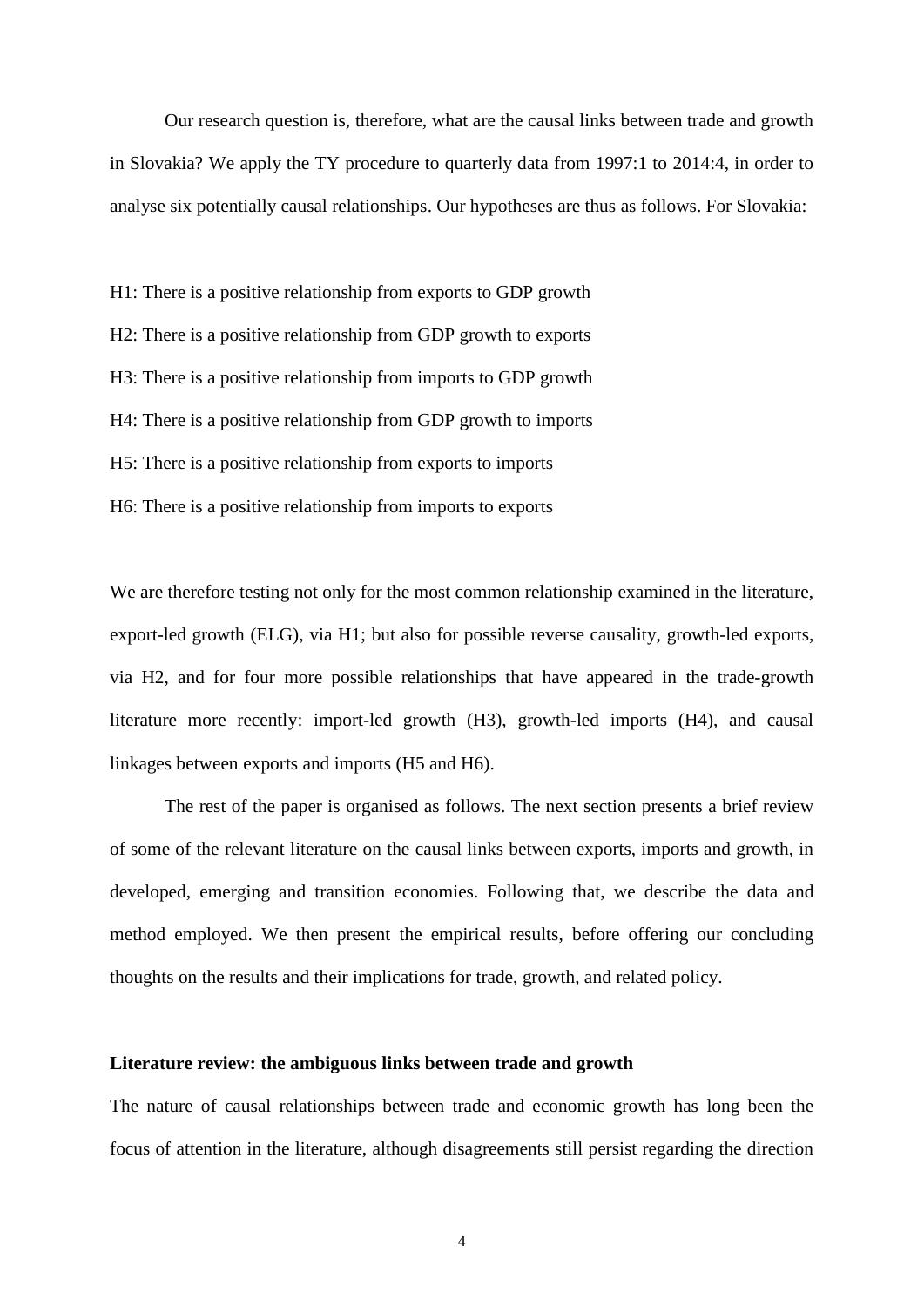of causality and size of the impacts (Awokuse, 2008; Edwards, 1998). This literature grew out of empirical observations of various countries' experiences, most notably the apparent link between exports and growth as witnessed in the Asian Tigers. Developing an economy capable of exporting goods competitively to many more consumers than was possible domestically promoted domestic economic growth. That said, export-led growth (ELG) is not a universal finding in the empirical literature. Whilst some studies have found evidence for the ELG hypothesis (*inter alia* Awokuse, 2003; Doyle, 1998; Federici & Marconi, 2002; Fountas, 2000; Paul & Chowdhury, 1995; Pomponio, 1996; Serletis, 1992; Sharma, Norris, & Cheung, 1991; Yamada, 1998), evidence has also been found of reverse causality, from GDP growth to exports (*inter alia*, Henriques & Sadorsky, 1996; Jin & Yu, 1995; Oxley, 1993; Shan & Sun, 1998; Sharma et al., 1991). Evidence has also been found for two-way causality between exports and GDP growth (Awokuse, 2006, 2008; Chow, 1987; Hatemi, 2002; Kónya, 2006; Marin, 1992; Ramos, 2001; Thornton, 1997).

Whilst there has been awareness of the potential for import-led growth (ILG) for some time, via the transfer of technology and knowledge (Coe & Helpman, 1995; Grossman & Helpman, 1991), only in recent years has it more regularly been incorporated into studies. Examples include Awokuse (2008) and Ramos (2001), both of whom found evidence of twoway causality between imports and GDP growth in, respectively, Argentina and Portugal.

Studies which have focused on transition economies have also found mixed results. Awokuse (2007) analysed three countries that are now full EU members, but using data from the time-period when they were going through economic transition (1993-2004). Evidence was found for ELG in Bulgaria and Czechia, although in Bulgaria it was also found that GDP drove both exports and imports. In both Czechia and Poland, evidence was found supporting ILG. A wider-ranging analysis by Çetintaş and Barişik (2009) covered thirteen transition economies over the period 1995-2006. Their results revealed a very mixed picture with, for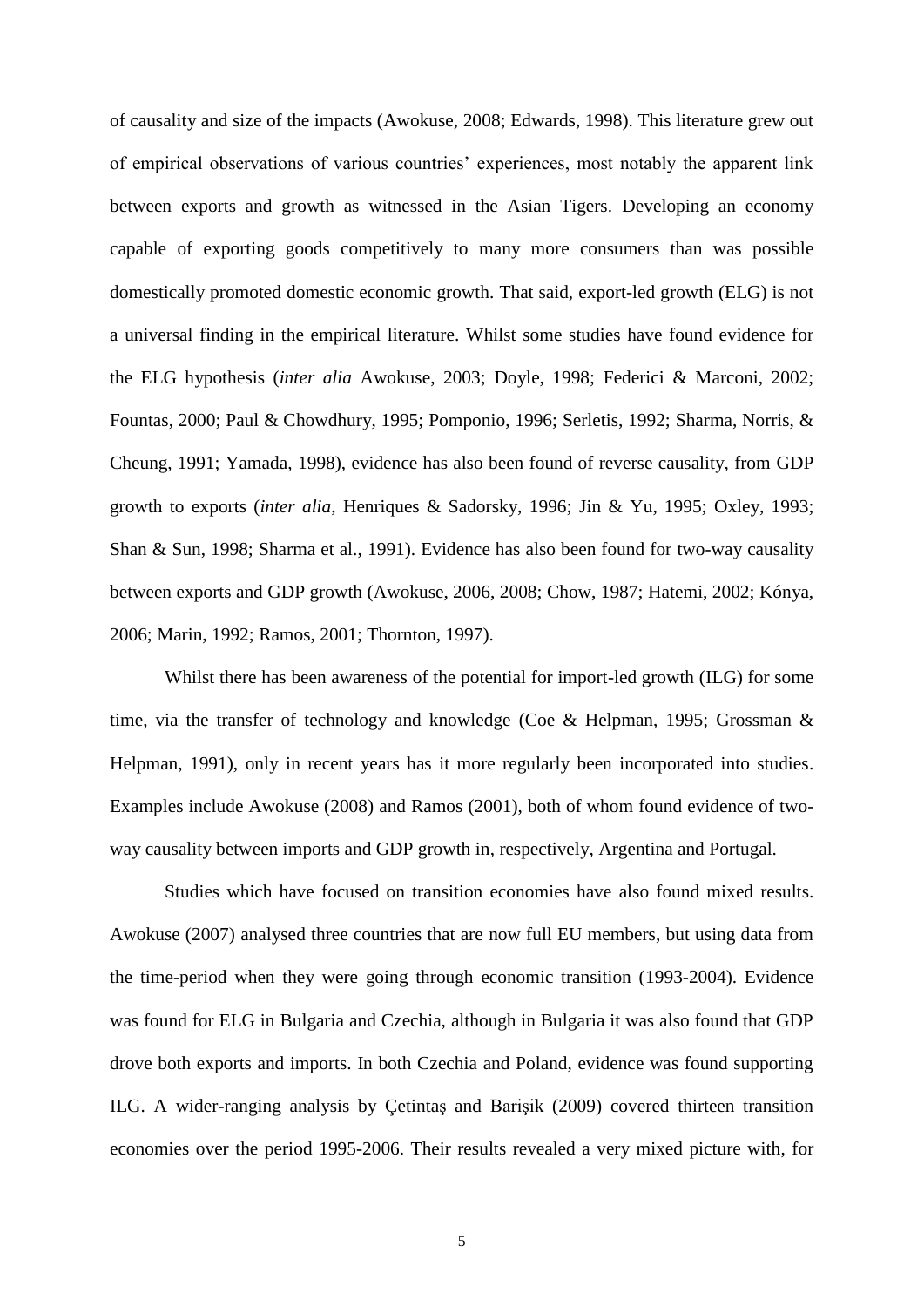different countries, GDP growth driving exports, bidirectional causality between imports and GDP growth, and bidirectional causality between exports and imports.

Recent studies by Bilas, Bošnjak and Franc (2015), and Trošt and Bojnec (2016), have investigated the directions of causality between exports and GDP, respectively, for Croatia over 1996-2012 and Slovenia and Estonia over 2000-2014. They have found evidence for ELG in these countries. Trošt and Bojnec (2015), for Slovenia, expanded their study of exports and growth by including the public wage bill. They found evidence of ELG, but not of reverse causality. They also found evidence of significant causal links from public wage bill to both exports and growth and from exports to public wage bill.

The only studies we are aware of that focus on Slovakia are Fitzová and Žídek (2015) and Szkorupova (2014), the first of these analysing both Slovakia and Czechia. Szkorupova finds evidence of ELG, but does not include imports in her analysis. Fitzová and Žídek (2015) find evidence of ELG, and growth-led exports. They also find evidence of ILG and growthled imports, but only at the 10 percent significance level. In addition, Bajo-Rubio and Diaz-Roldan (2012) look for evidence, albeit just of ELG and growth-led-exports, in the eight extransition economies that joined the EU in 2004. The only significant result they find is for ELG in Czechia. Compared with these papers, the present research offers an important contribution, both in terms of the possible range of causal relationships tested for and, by adopting the TY procedure, the robustness of the procedure used for the cointegration tests; and thus the robustness of the results obtained.

### **Openness and growth in the Slovak economy**

Following the 'velvet divorce' from Czechia in 1993, the Slovak economy experienced strong growth from the late 1990s through to the economic crisis, supported by the election of a pro EU government in 1998 and accession to the EU in 2004. This performance was affected by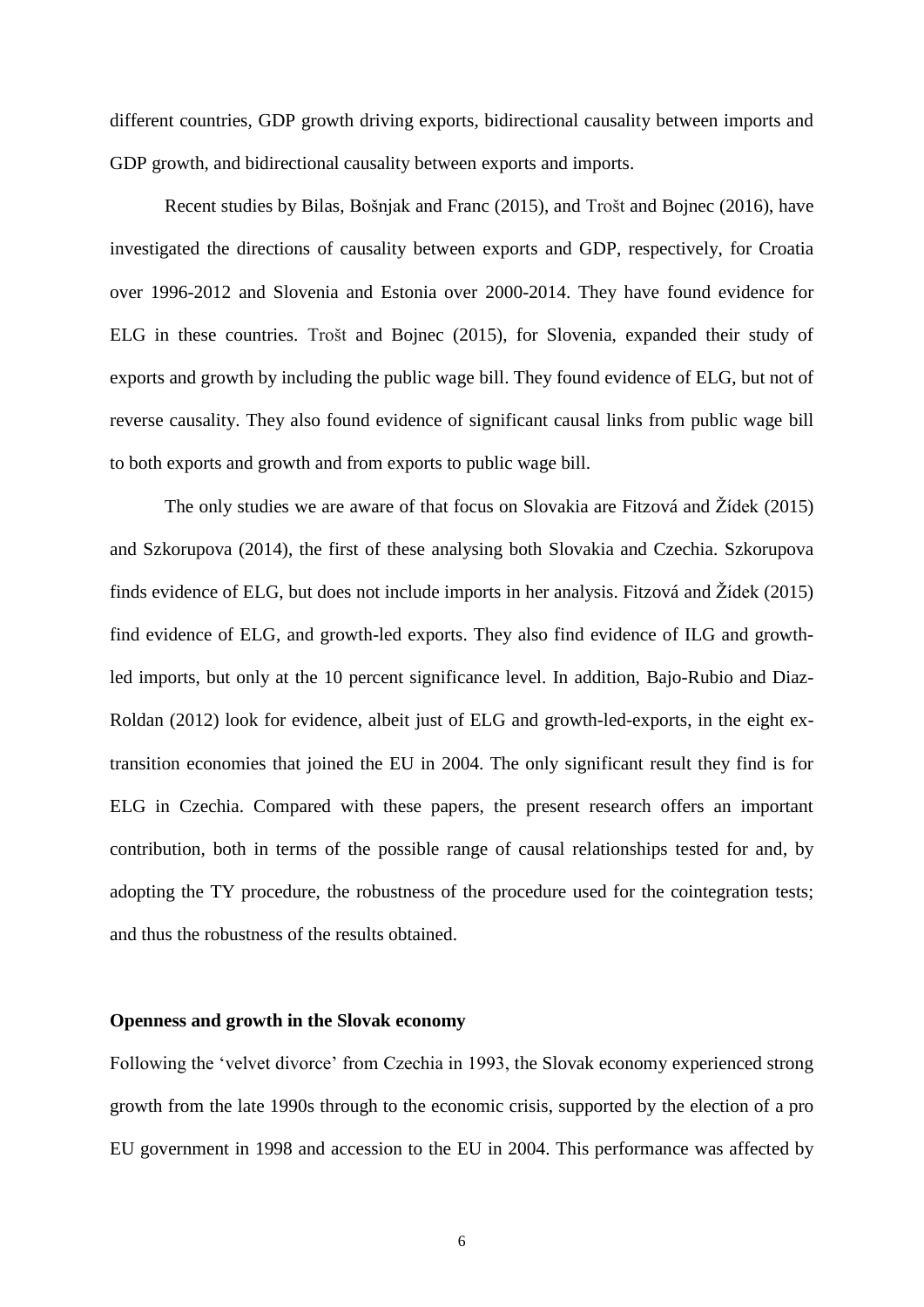the crisis, but by this point Slovakia was working towards adoption of the euro, which it did in 2009. Nominal annual GDP growth averaged over 12 percent between 1995 and 2008, exceeded only by the Baltic states and Romania.<sup>1</sup> For the period 1995-2016 annual growth averaged 8.5 percent, exceeded only by those same four countries. The respective figures for annual real GDP growth are 5.2 percent and 4 percent, exceeded in both cases only by the Baltic States and Ireland. Moreover, relative to a base index of 100 in 2005, by 2016 real GDP was the second highest in the EU (147.5), second only to Poland (150.7).<sup>2</sup>

Over the period  $2002<sup>3</sup>$  to 2008, Slovakia's total merchandise exports grew at 21.4 percent annually, the highest figure of all EU countries, despite experiencing the largest appreciation in real effective exchange rate of any EU country (European Commission, 2010). Over the period 2002-2016, exports grew on average at 12.2 percent annually, a figure exceeded only by Cyprus and Latvia. The respective figures for imports were 19.3 percent (to 2008) and 10.9 percent (to 2016), the former exceeded only by Bulgaria and Romania, the latter being the highest of all EU countries.

Slovakia is one of the most open economies in the EU. In 2016, Slovakia was the fourth most open EU economy for goods and services (94.6 percent for exports, 91.1 percent for imports<sup>4</sup>). That said, since before the crisis Slovakia has had the highest share of trade in goods as a percentage of goods and services of all EU member states (roughly 89 percent on both exports and imports in recent years<sup>5</sup>). Not surprisingly, therefore, both exports and imports of goods as a percentage of GDP have also been higher in Slovakia than in any other EU member state (84.7 percent and 81.8 percent, respectively, in 2016<sup>6</sup>). As a result, in 2016 Slovakia was the seventh most open economy in the world.<sup>7</sup>

Slovak GDP has grown strongly in this very open setting. Moreover, growth has been strong (in nominal and real terms) despite the very highly Eurocentric nature of trade and the backdrop of the economic crisis and, in some EU countries, the sovereign debt crisis. 2016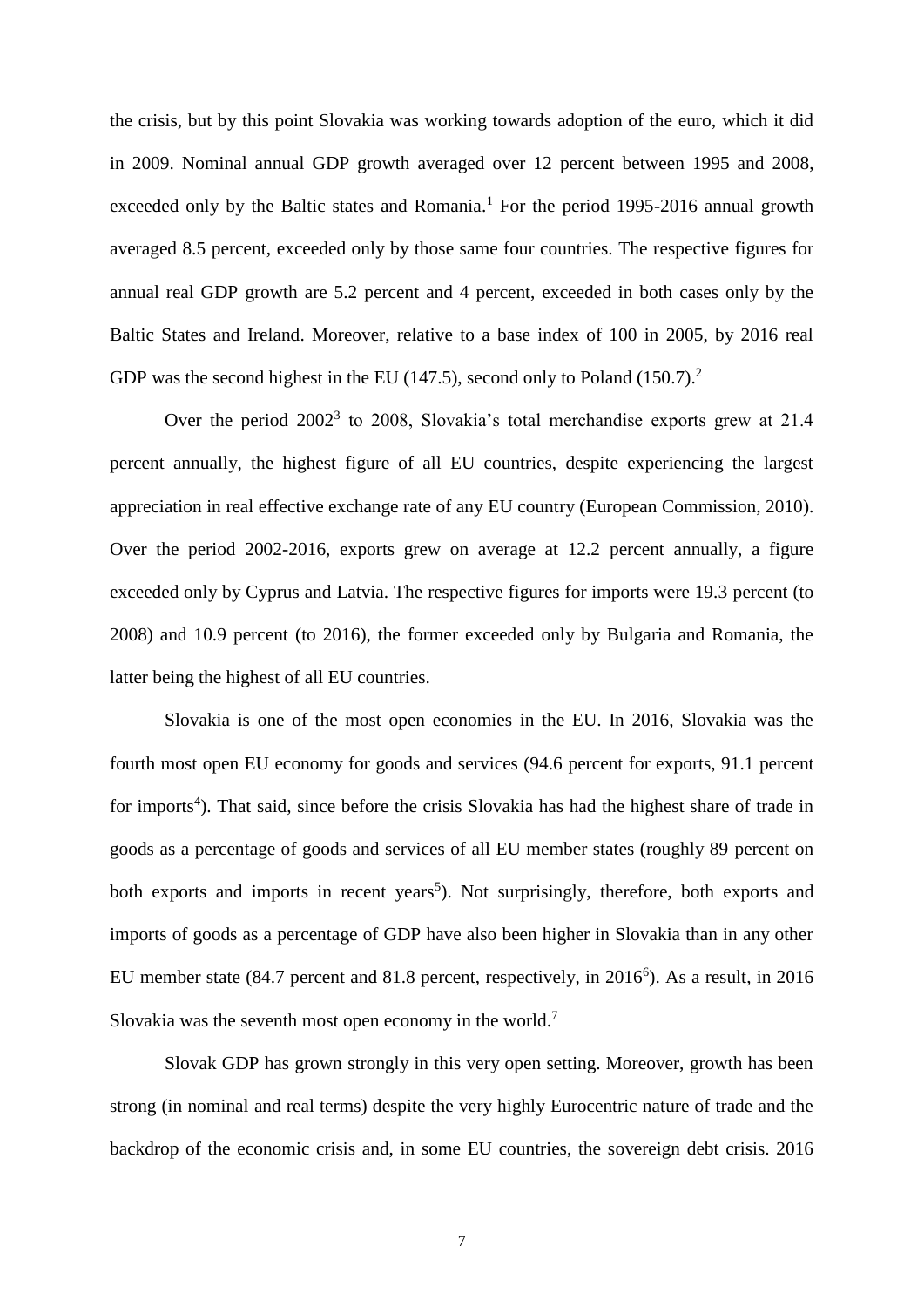data on trade in merchandise goods show that Slovakia has the third highest $8$  Eurocentricity (80.2 percent) on imports, the highest on exports (85.5 percent) and the highest on imports and exports combined (82.8 percent). That said, Slovakia's reliance on exports has been perceived in the past as having dangers, with more recent assessments highlighting the extent to which Slovak exports are concentrated in just a few industries, notably automotive and electrical machinery & equipment (European Commission, 2016, p. 8).<sup>9</sup> This follows an observation by the Ministry of Finance of the Slovak Republic (2015, p. 22) that in 2014, stronger 'domestic demand pulled import growth, which increased more speedily than export, and thus, for the first time in five years, foreign trade contributed slightly negatively to GDP development.' On the other hand, in  $2016^{10}$  export growth once again rose slightly above import growth. Importantly, Slovakia's position is helped by having a highly deregulated domestic market: OECD data show that, in 2013, it had the (joint) eighth-lowest PMR (product market regulation) score. $^{11}$ 

#### **Data and methodology**

In this study, for reasons explained below, the casual relationship between national income and trade (both exports and imports) is analysed using the Granger causality testing procedure developed by Toda and Yamamoto (1995). The size of the VAR model requires quarterly rather than annual data to generate enough degrees of freedom for estimation. Following the literature (see Kónya, 2006; Shan and Sun, 1998), the long-run multivariate relationships between national income and trade are set as follows:

$$
ly_{t} = \alpha_{0} + \sum_{i=1}^{k} \beta_{1i}ly_{t-i} + \sum_{j=k+1}^{d_{\text{max}}} \beta_{2i}ly_{t-i} + \sum_{i=1}^{k} \beta_{3i}lz_{t-i} + \sum_{j=k+1}^{d_{\text{max}}} \beta_{4i}lz_{t-i} + \varepsilon_{1t}
$$
\n(1)

$$
l_{Z_t} = \alpha_1 + \sum_{i=1}^k \lambda_{1i} l_{Z_{t-i}} + \sum_{j=k+1}^{d_{\text{max}}} \lambda_{2i} l_{Z_{t-i}} + \sum_{i=1}^k \lambda_{3i} l_{Z_{t-i}} + \sum_{j=k+1}^{d_{\text{max}}} \lambda_{4i} l_{Z_{t-i}} + \varepsilon_{2i}
$$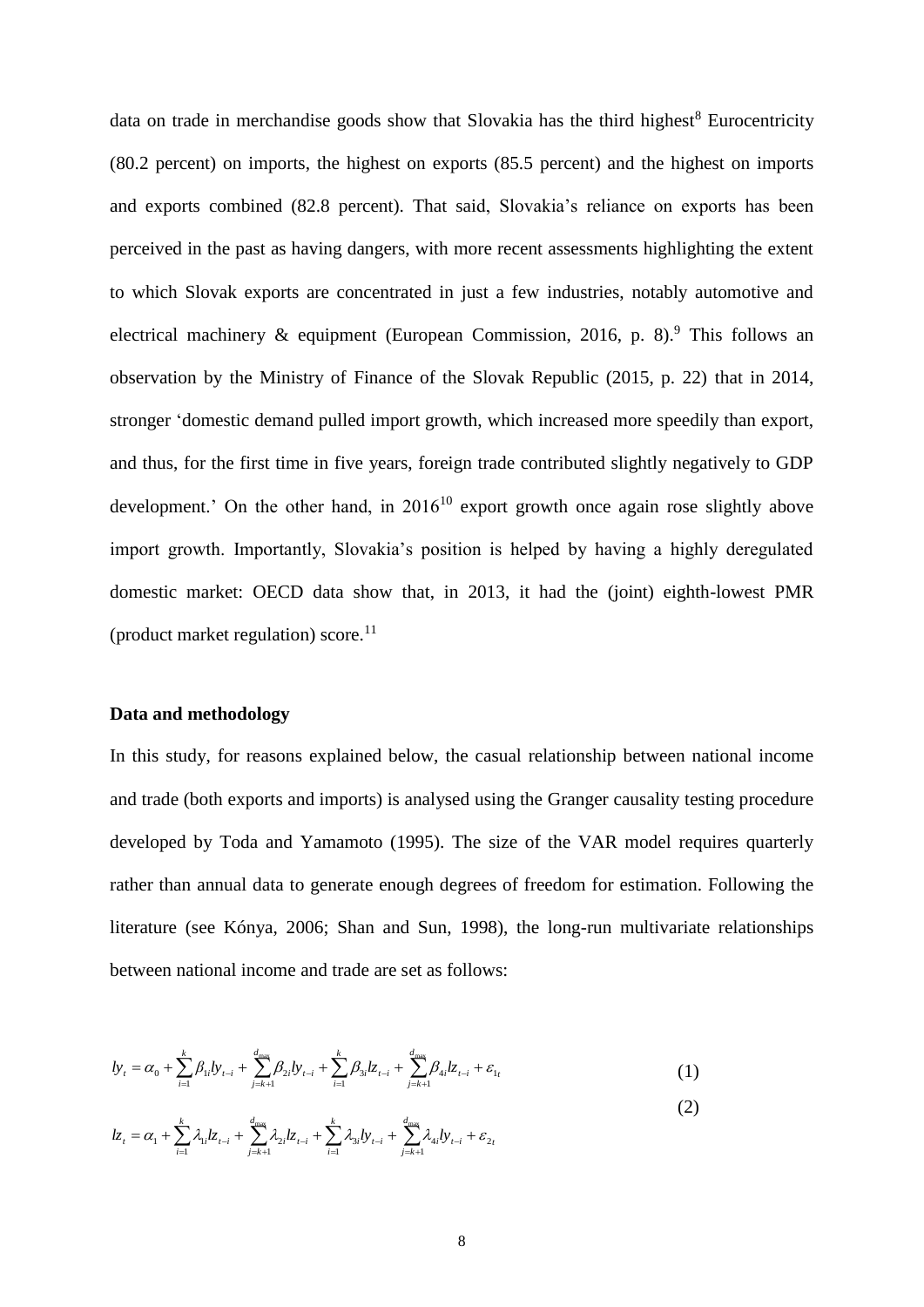where ly is the logarithm of real GDP; lz represents, respectively, the logarithms of real exports (lex in Tables 1 and 2 below) and real imports (lim in Tables 1 and 2); k is the optimal lag length, determined by the Akaike Information Criterion (AIC);  $d_{max}$  is the maximal order of integration of the variables in the VAR system; and  $\mathcal{E}_1$  and  $\mathcal{E}_2$  are the error terms. From equation (1), causality implies that 'exports Granger-cause GDP' and 'imports Granger-cause GDP' provided that  $\beta_{3i} \neq 0 \forall i$ . Similarly, from equation (2), causality implies that 'GDP Granger-causes exports' and 'GDP Granger-causes imports' provided that  $\lambda_{3i \neq 0} \forall i$ .

Quarterly data on nominal GDP, exports, and imports, from 1997Q1 to 2014Q4 have been collected from the Eurostat website. GDP deflator, export price index and import price index, which are also obtained from Eurostat, are used to convert nominal values of the relevant variables into real values. These three variables are free of seasonal effects.

In this analysis, to determine causality we apply the modified Wald (MWald) test developed by Toda and Yamamoto (1995). The traditional F-test is ineffective for determining whether some coefficients in a regression model are jointly zero, when the variables are integrated or cointegrated, and the test statistics do not have a standard distribution (Gujarati, 1995). The TY Procedure involves the estimation of an augmented vector autoregressive model (VAR) in levels (rather than in first differences of the variables, as in the Granger causality test). This reduces the risks associated with the possibility of wrongly identifying the order of integration of the variables (Mavrotas & Kelly, 2001). This test has an asymptotic chi-squared distribution when a VAR model is estimated with the optimum lag order of  $(k+d_{max})$ , where  $d_{max}$  is the maximal order of integration. Zapata and Rambaldi (1997) provide evidence that the MWald test has a comparable performance in size and power to the Likelihood Ratio and standard Wald tests, provided that a sample of 50 or more observations is available. Despite the advantages from using this technique, however, it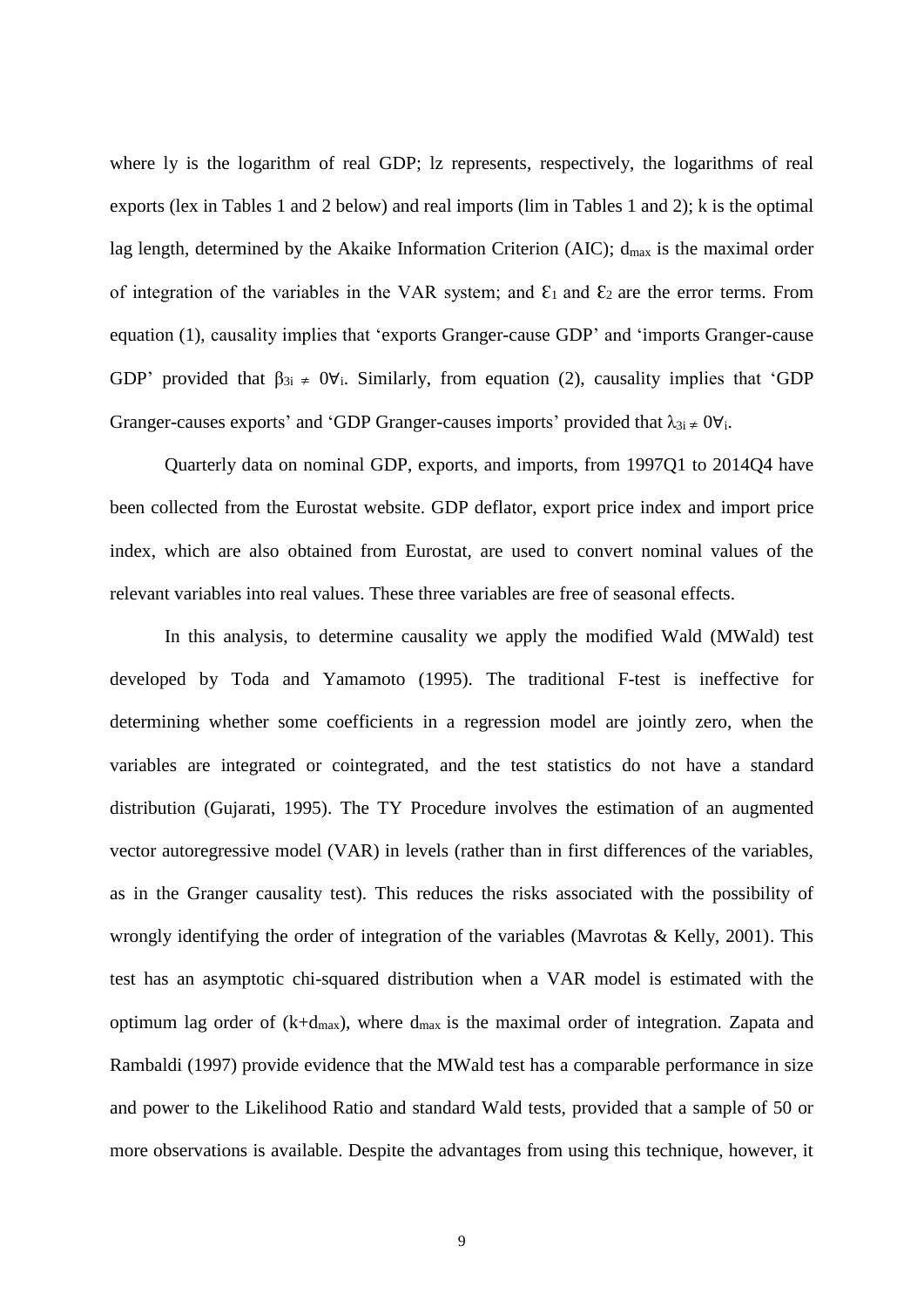is noticeable how many of the papers above, post-dating the paper by Toda and Yamamoto, have not adopted their technique. This includes those whose analysis focuses on Slovakia, despite its extensive use in a wide range of applied economics literatures over two decades.

#### **Empirical results**

Using the augmented Dickey-Fuller (ADF) test, we check whether the univariate processes of exports, imports, and GDP contain unit roots or not. The lag length for the ADF tests was selected based on the AIC, with estimation of an initial eleven lags on the first-differenced dependent variable. The results of the unit root tests are shown in Table 1, indicating that the ADF test statistics mean we cannot reject the null hypothesis of a unit root at the 1 percent level of significance in the log-level of all variables. When the first differences of the variables are taken, the tests clearly reject the null hypothesis at the 1 percent significance level, demonstrating that all variables in the system are integrated of order one, *I* (1).

#### INSERT TABLE 1 HERE

After conducting the ADF tests and having determined that  $d_{max} = 1$ , we then proceed to estimate the lag structure of the VAR models (equations 1 and 2). In selecting the optimum lag length for each VAR model, the AIC results indicate that the optimal lag length is 1, that is  $k = 1$ . Thus, the estimated VAR models use 2 lags as the optimum lag length. The results of the Granger causality test are presented in Table 2, where the computed F-statistics with their probabilities are reported.

#### INSERT TABLE 2 HERE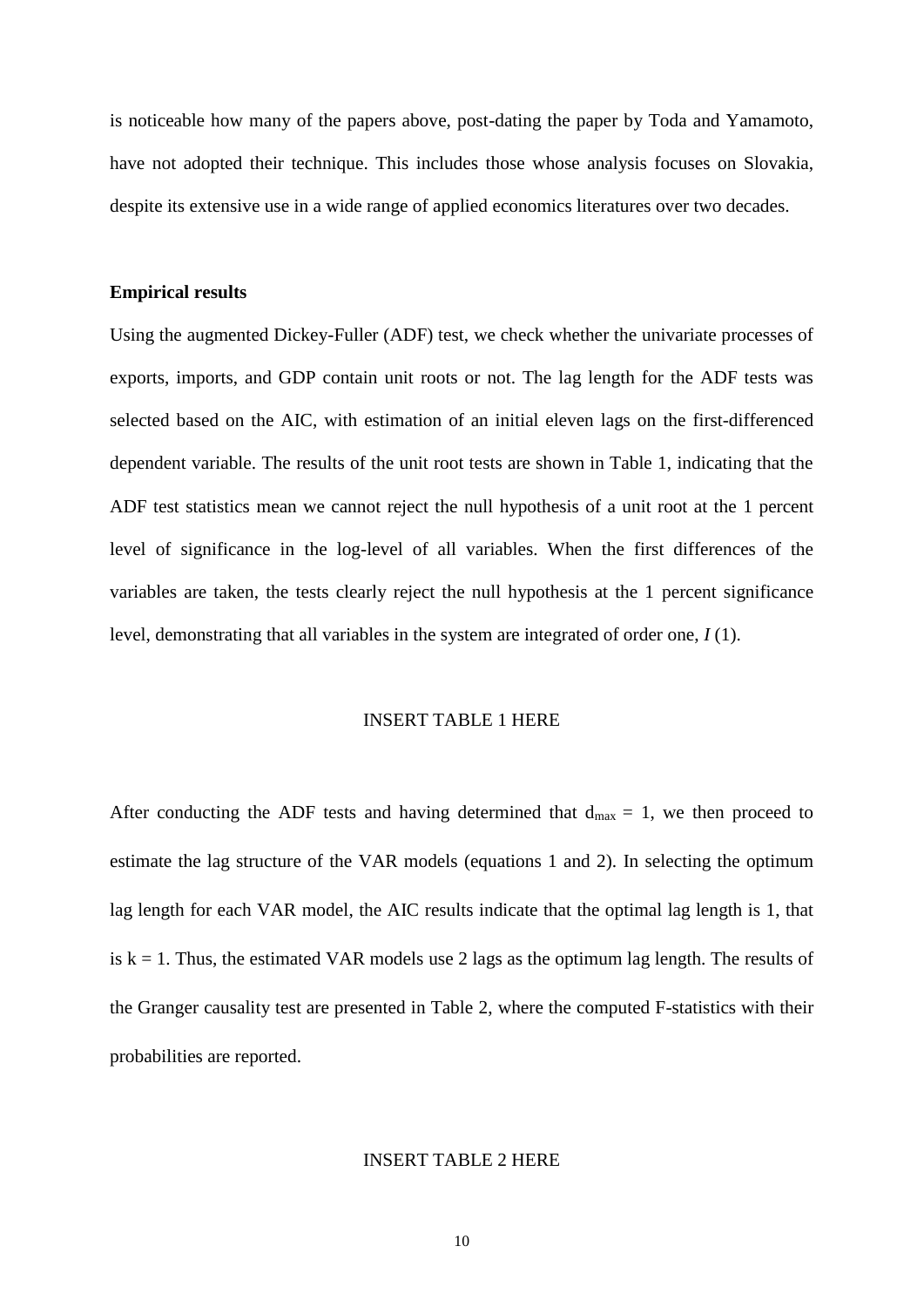According to the estimation results, the null hypotheses of Granger no-causality from output growth to exports and output growth to imports cannot be rejected, whilst the null hypotheses of Granger no-causality from exports to output growth and imports to output growth can be rejected at the 1 percent significance level. In other words, we find strong evidence of exportled growth and import-led growth, but we do not find evidence that growth has had a significant impact on exports or imports. Moreover, we find no evidence that there are causal links from exports to imports, or from imports to exports.

#### **Discussion and conclusions**

Trade has long been perceived to be an important driver of economic growth. Whether it is in reality, however, remains an open and empirical question. In this paper we have explored the six possible causal relationships between exports, imports and growth for Slovakia, using quarterly data for 1997Q1 to 2014Q4. This country represents a critical case study because it is one of the most open economies in the world, by several measures the most open economy in the EU and one of the fastest growing economies in the EU. Moreover, the impacts of the economic crisis on some EU countries notwithstanding, Slovakia has achieved this performance despite having the most Eurocentric trade patterns of all EU countries.

Our findings lead us to accept Hypotheses 1 and 3, but to reject Hypotheses 2, 4, 5 and 6. That is, we find a significant positive relationship existing from exports to growth and from imports to growth: Slovakia's growth performance has been both export-led and import-led. We find no evidence, however, that growth has driven exports or imports. That is to say, there is no evidence that other, domestic, drivers of growth in Slovakia have led to increased export and import volumes, the overall pace of growth notwithstanding. Furthermore, we find no evidence that imports have driven exports, nor that exports have driven imports. This is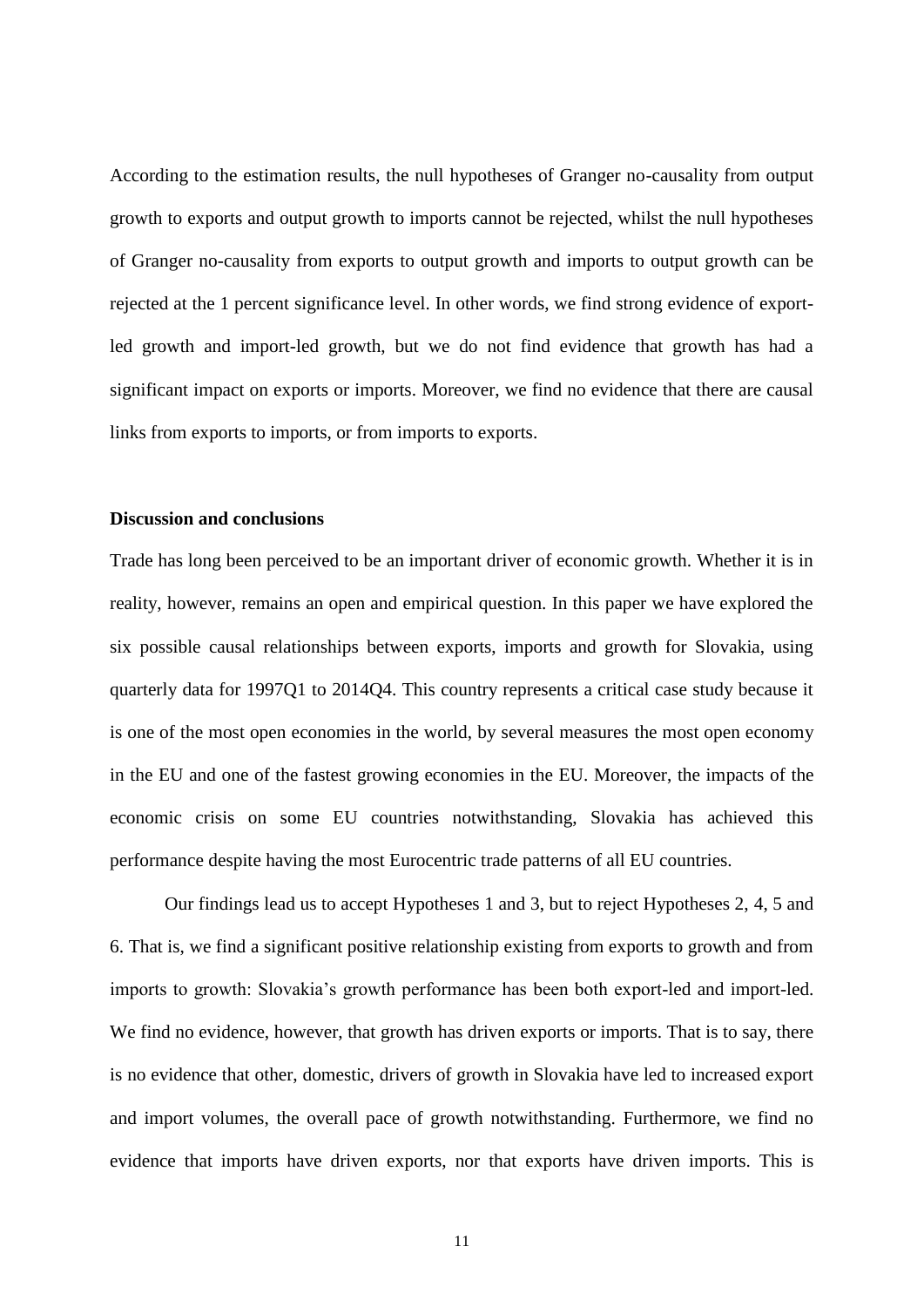critical, because when taken with the first two results, it allows us to rule out any indirect causality between exports and imports influencing our key findings for Hypotheses 1 and 3.

Our results, taken together, represent our first important contribution to the literature. A great many studies analyse the relationship between exports and growth. Rather fewer studies analyse the relationship between imports and growth. Far fewer still analyse both in the same study. It is our contention, however, that only by analysing both of these pairs of possible causal relationship – and possible causal links between exports and imports *as well* – that one can rule out, as well as rule in, the actual causal relationships between exports, imports and growth.

Our second important contribution to the literature comes in our use of the econometric technique developed by Toda and Yamamoto (1995). This was developed to allow for a robust determination of causality, avoiding the pitfalls of earlier techniques. This choice, therefore, represents a robust basis for conducting our analysis. Given its absence from analyses of trade and growth in Slovakia – and indeed from many studies exploring these relationships in the last twenty years for different countries – our findings offer an important contribution to the extremely small literature on Slovakia.

The application of the TY procedure to all six possible causal relationships between exports, imports and growth has helped us to avoid misreading spurious relationships in our data and thus in the interpretation of our results. By using this technique on data from such an important case study country with its exceptionally high levels of openness, growth and trade Eurocentricity, exploring simultaneously all possible linkages between exports, imports and growth, we offer this paper as an important step forward in how we seek to understand the importance and relevance of trade on a country's economic growth.

Our findings also have important implications for policy. Given the significance of imports and exports for Slovakia's growth, further gains may be possible from enhancing

12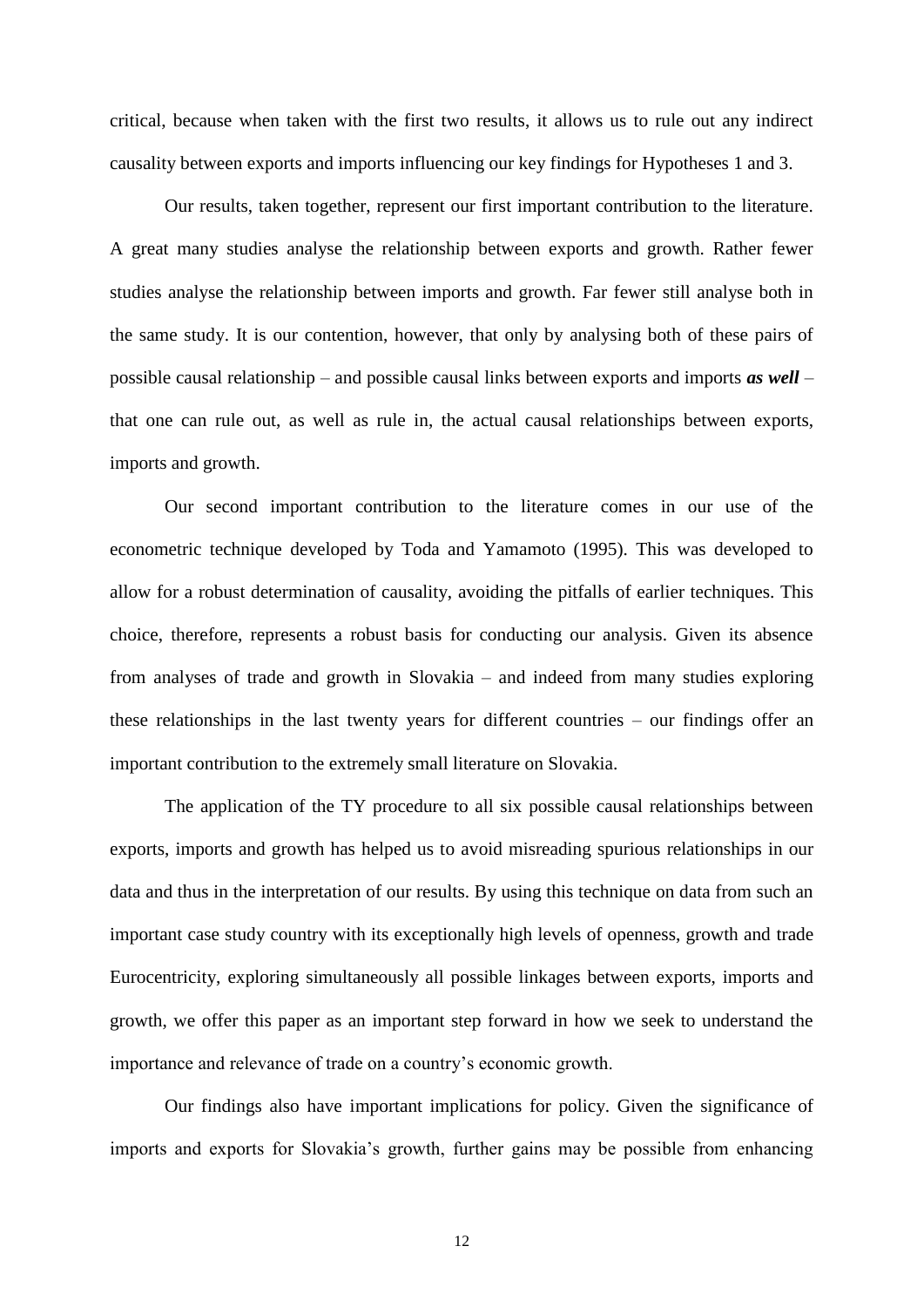trade liberalisation. The EUs 2015 Single Market Strategy is aimed at further intra-EU liberalisation.<sup>12</sup> Slovakia's very high trade Eurocentricity makes this policy push of considerable interest. Externally, the EU continues to negotiate trade liberalisation agreements with other countries and regional trade blocs. It has been estimated, for example, that Slovakia could see GDP rise by over 4 percent as a result of a successful conclusion to the Transatlantic Trade and Investment Partnership (TTIP), with Slovakia's government being encouraged to make sure the country's needs are reflected in the EU-US talks.<sup>13</sup> Bohac (2016) explores whether Slovakia could expand its trade links with Asia, given its currently highly Eurocentric trade. Future research can build on this, to explore the potential gains for Slovakia from such policy liberalisation and diversification in trade partners, given the much greater scope for trade growth and trade policy liberalisation on extra-EU trade than intra-EU.

To facilitate Slovakia's further export development, following the ideas of Akamatsu (1962) export industries should focus increasingly on producing high value added goods involving high-level technologies (see also Pokrivčák & Záhorský, 2016). The car industry has been extremely important for Slovakia (see, e.g., Switzerland Global Enterprise, 2015), but is there scope for diversifying into other sectors? Equally, further research is needed to determine the types of imported goods (such as capital goods and intermediate goods) that contribute most to economic growth. This is especially important for a small country like Slovakia, where such imports could be expected, *a priori*, to be used to boost the manufacture of goods for export. Our results suggest that, currently, there is no significant causal link from imports (of capital and intermediate goods) to export (of finished goods) – but this may change over time.

In summary, Slovakia's trade and growth performance over the last 20 years have both been very impressive. Indeed, we have demonstrated in this paper that the two are linked: growth has been driven, separately, by imports and by exports. Beyond this, however, we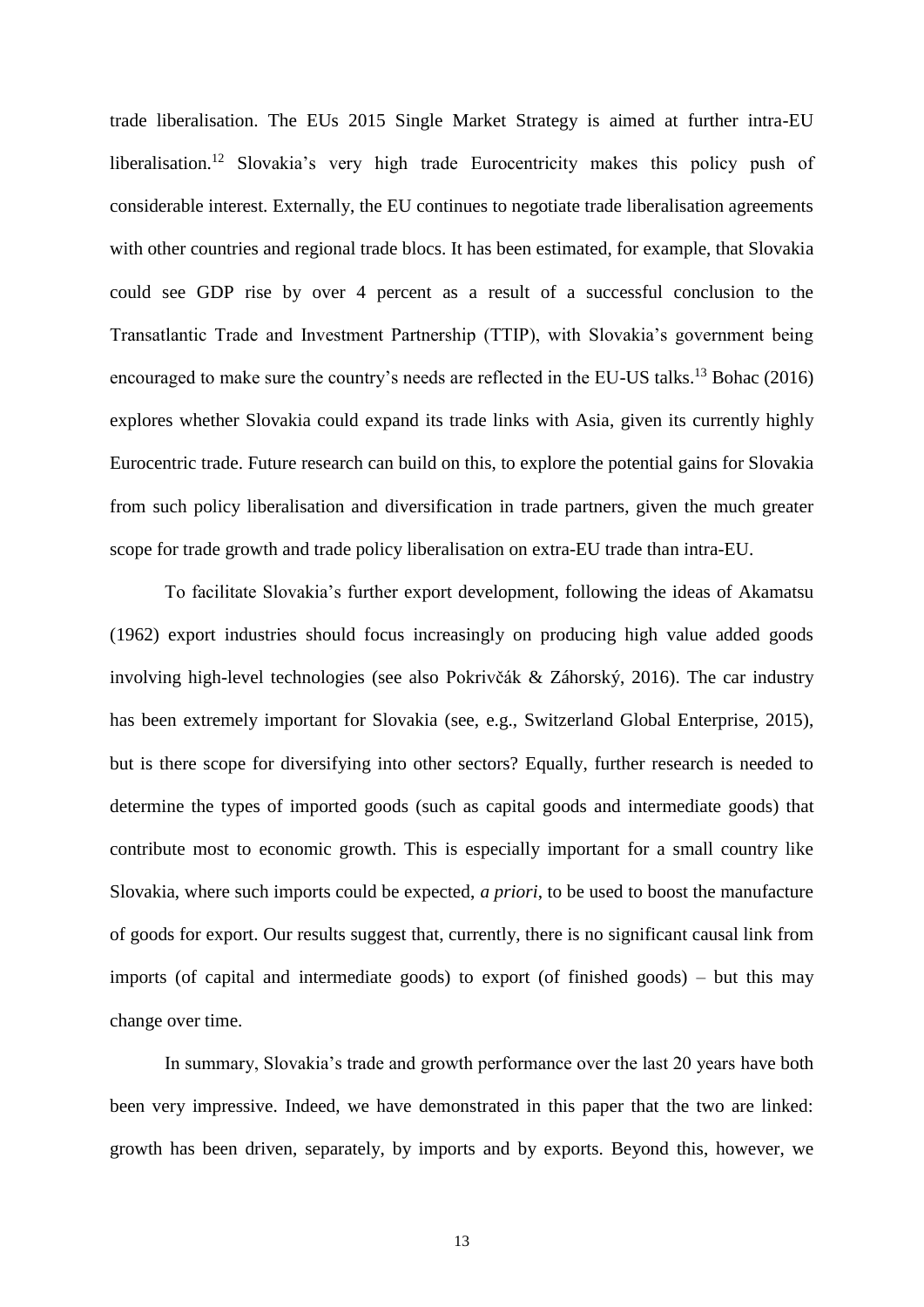have shown that these relationships are unidirectional. The travails of the eurozone notwithstanding, being the most open EU economy, with the most Eurocentric trade of all EU countries, has had a highly (statistically and economically) significant impact on growth in Slovakia.

### **Notes**

1

- <sup>2</sup> Earlier data based on ESA1995 and now removed from the Eurostat website showed that, relative to a base index of 100 in 2000, by 2013 Slovakia's real GDP, of 169.0, was second only to Lithuania, at 171.2.
- <sup>3</sup> The earliest date available in Eurostat

- <sup>5</sup> Figures derived from Eurostat GDP data and European Commission AMECO database trade data.
- <sup>6</sup> In both cases, Slovakia's figures exceed the second-highest country Hungary by about 15 percentage points.
- <sup>7</sup> Data from the World Bank, World Development Indicators.
- 8 Just behind Estonia and Latvia.
- <sup>9</sup>http://www.bbc.co.uk/news/10388576.
- <sup>10</sup> The most recent Eurostat data available.
- <sup>11</sup>http://www.oecd.org/eco/growth/indicatorsofproductmarketregulationhomepage.htm#indicators (last accessed

16 January 2018, at which time 2013 data were the most recent available).

- <sup>12</sup> http://ec.europa.eu/growth/single-market/strategy\_en
- <sup>13</sup> http://alianciapas.sk/en/ttip-may-increase-slovak-gdp-by-422/ last accessed 29 November 2016.

## **Acknowledgements**

The authors would like to thank three referees and the editor for comments that helped to improve the paper considerably. All remaining shortcomings are the authors' responsibility.

### **Disclosure Statement**

No potential conflicts of interest were reported by the authors.

 $<sup>1</sup>$  All data in this section are from Eurostat, except where stated.</sup>

<sup>&</sup>lt;sup>4</sup> In both cases, Slovakia is exceeded only by Luxembourg, Malta and Ireland.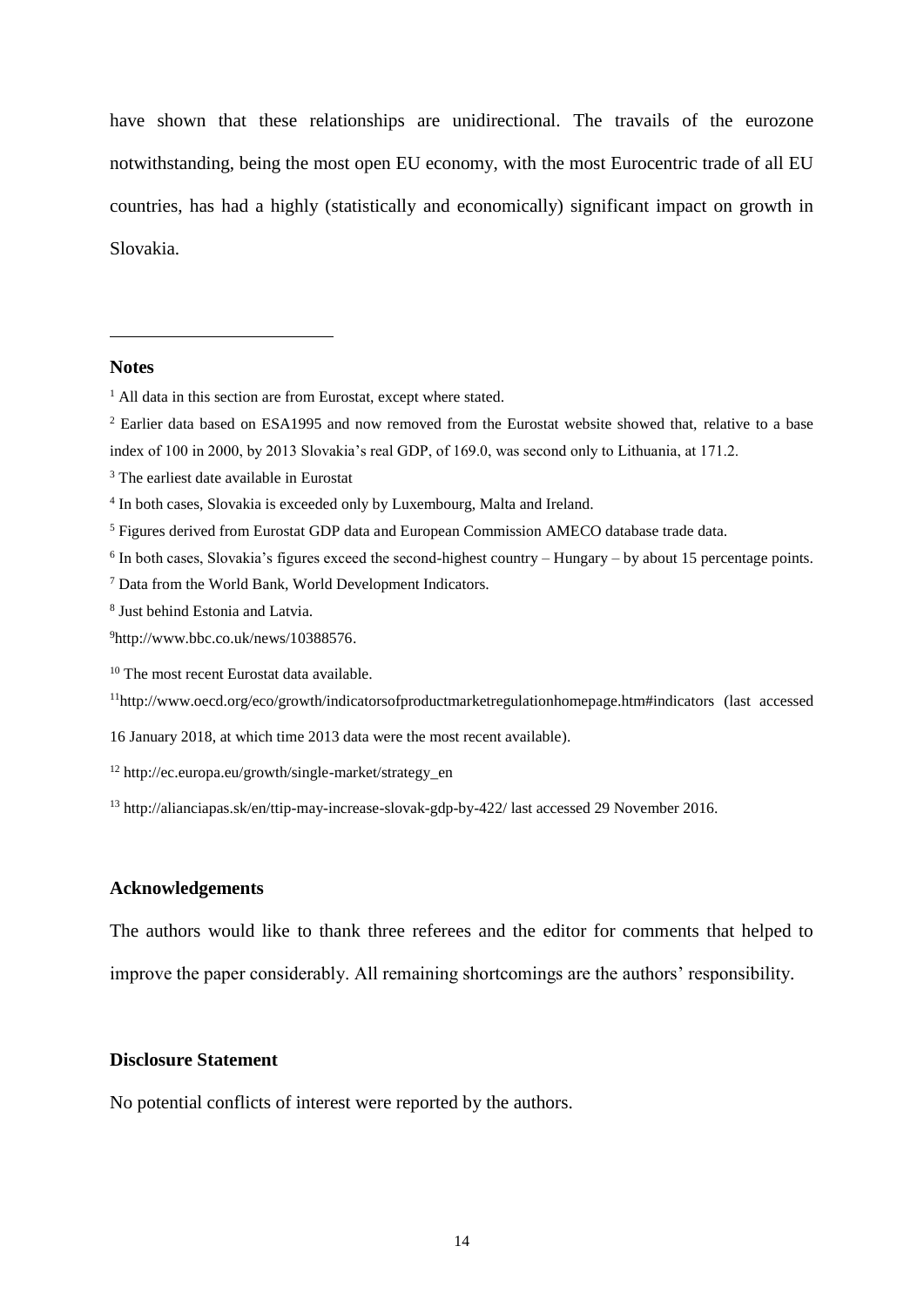### **References**

- Akamatsu, K. (1962). A historical pattern of economic growth in developing countries. *Journal of Developing Economies*, *1*(1), 3-25.
- Awokuse, T. O. (2003). Is the export-led growth hypothesis valid for Canada?. *Canadian Journal of Economics*, *36*(1), 126-136.
- Awokuse, T. O. (2006). Export-led growth and the Japanese economy: evidence from VAR and directed acyclic graphs. *Applied Economics*, *38*(5), 593-602.
- Awokuse, T. O. (2007). Causality between exports, imports, and economic growth: evidence from transition economies. *Economics Letters*, *94*(3), 389-395.
- Awokuse, T. O. (2008). Trade openness and economic growth: is growth export-led or import-led?. *Applied Economics*, *40*(2), 161-173.
- Bajo-Rubio, O. & Diaz-Roldan, C. (2012). Do exports cause growth? Some evidence for the new EU members. *Post-Communist Economies*, *24*, 125-131.
- Bilas, V., Bošnjak, M., & Franc, S. (2015). Examining the export-led growth hypothesis: the case of Croatia. *Our Economy*, *61*(3), 22-31.
- Bohac, R. (2016). The prospects for diversification of Slovak export [sic] to Asia. *International Journal of Innovation and Economic Development*, *2*(2), 15-22. Available at: [http://researchleap.com/the-prospects-for-diversification-of-slovak](http://researchleap.com/the-prospects-for-diversification-of-slovak-export-to-asia/)[export-to-asia/](http://researchleap.com/the-prospects-for-diversification-of-slovak-export-to-asia/) (last accessed 29 November 2016).
- Çetintaş, H., & Barişik, S. (2009). Export, import and economic growth: the case of transition economies. *Transition Studies Review*, *15*(4), 636-649.
- Chow, P. C. Y. (1987). Causality between export growth and industrial development: Empirical evidence from newly industrialized countries. *Journal of Development Economics*, *26*(1), 265-276.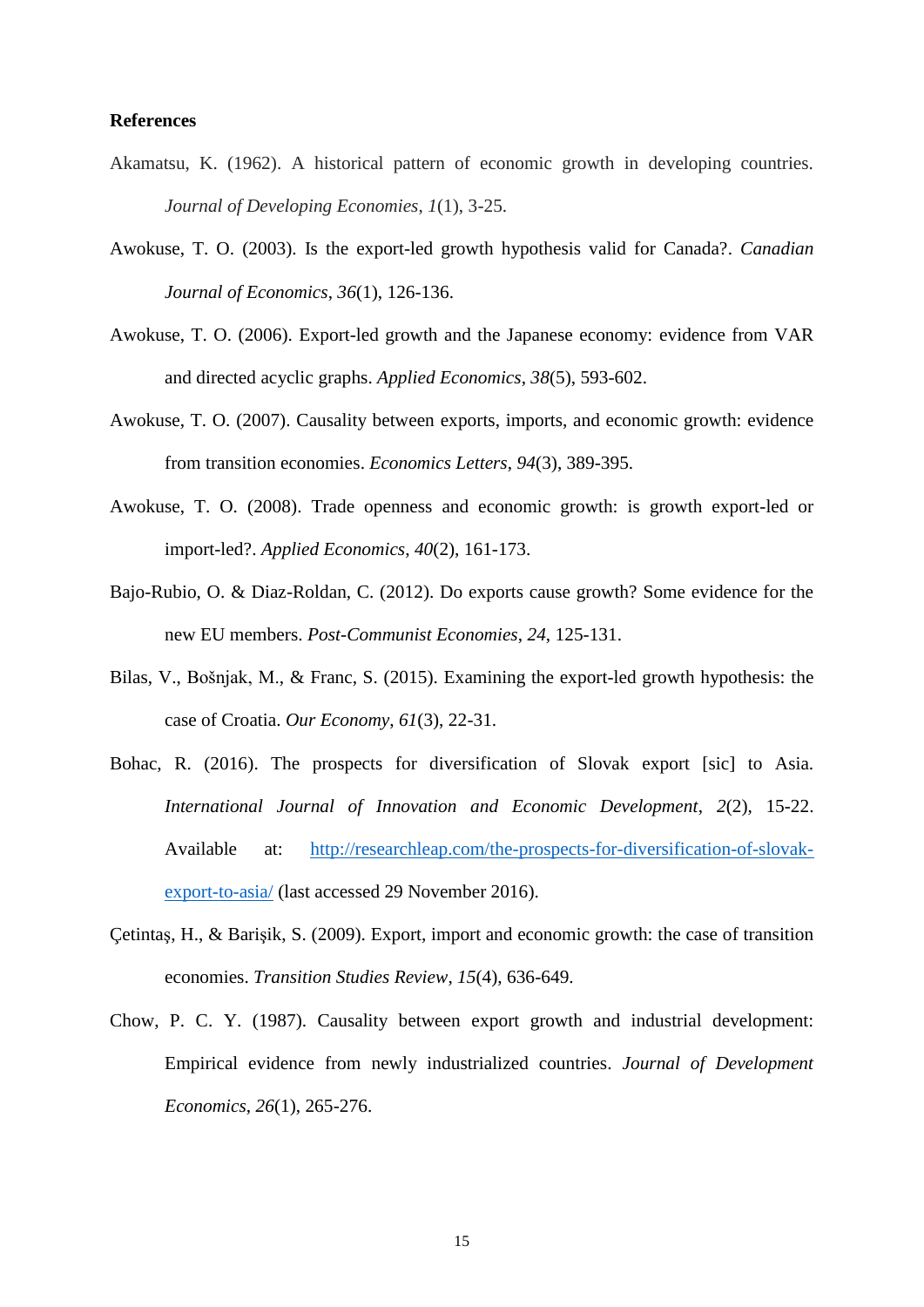- Coe, T. D. and Helpman, E. (1995). International R&D spillovers. *European Economic Review*, *39*(5), 859-887.
- Doyle, E. (1998). Export-output causality: the Irish case, 1953-1993. *Atlantic Economic Journal*, *26*(2), 147-161.
- Edwards, S. (1998). Openness, productivity and growth: what do we really know?. *Economic Journal, 108*(447), 383-398.
- European Commission. (2010). The sources of differences in member states export performance. *Quarterly Report on the Euro Area*, *9*(1), 23-27. Available at: http://ec.europa.eu/economy\_finance/publications/qr\_euro\_area/2010/ (last accessed 23 October 2016).
- European Commission. (2016). *Economic Growth in Slovakia: Past successes and future challenges*. Economic Brief 008, March 2016. Available at: http://ec.europa.eu/economy\_finance/publications/eeeb/eb008\_en.htm (last accessed 23 October 2016). NB on the publication cover of this it says March 2015, erroneously.
- Federici, D., & Marconi, D. (2002). On exports and economic growth: the case of Italy. *Journal of International Trade and Economic Development*, *11*(3), 323-340.
- Fitzová, H., & Žídek, L. (2015). Impact of trade on economic growth in the Czech and Slovak Republics. *Economics and Sociology*, *8*(2), 36-50.
- Fountas, S. (2000). Some evidence on the export-led growth hypothesis for Ireland. *Applied Economics Letters*, *7*(4), 211-214.
- Grossman, G., & Helpman, E. (1991). *Innovation and growth in the global economy*. Cambridge, MA: The MIT Press.

Gujarati, D. (1995). *Basic Econometrics* (3rd ed.). New York, NY: McGraw-Hill.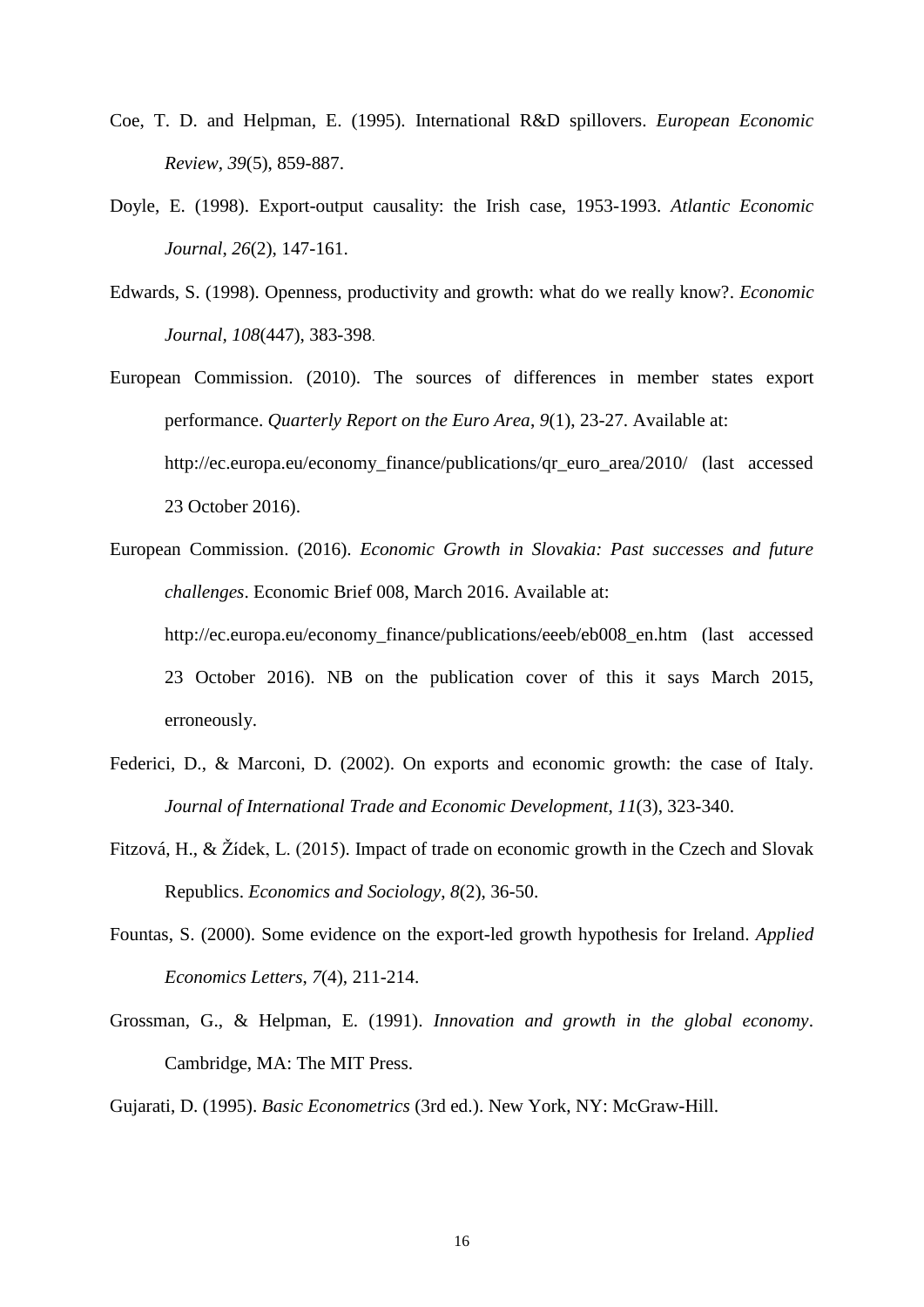- Hatemi, J. A. (2002). Export performance and economic growth nexus in Japan: a bootstrap approach. *Japan and the World Economy*, *14*(1), 25-33.
- Henriques, I., & Sadorsky, P. (1996). Export-led growth or growth-driven exports? the Canadian case. *Canadian Journal of Economics*, *29*(3), 540-555.
- Jin, J. C., & Yu, E. S. H. (1995). The causal relationship between exports and income. *Journal of Economic Development, 20*, 131-140.
- Kónya, L. (2006). Exports and growth: Granger causality analysis on OECD countries with a panel data approach. *Economic Modelling*, *23*(6), 978-992.
- MacKinnon, J. G. (1996). Numerical distribution functions for unit root and cointegration tests. *Journal of Applied Econometrics*, *11*(6), 601-618.
- Marin, D. (1992). Is the export-led growth hypothesis valid for industrialized countries?. *Review of Economics and Statistics*, *74*(4), 678-688.
- Mavrotas, G., & Kelly, R. (2001). Old wines in new bottles: testing causality between savings and growth. *Manchester School*, *69*, 97-105.

Ministry of Finance of the Slovak Republic. (2015). *National Reform Programme of the Slovak Republic 2015*. Available at: http://ec.europa.eu/europe2020/pdf/csr2015/nrp2015\_slovakia\_en.pdf (last accessed 23 October 2016).

- Oxley, L. (1993). Cointegration, causality and export-led growth in Portugal, 1865–1985. *Economics Letters*, *43*(2), 163-166.
- Paul, S., & Chowdhury, K. (1995). Export-led growth hypothesis: some empirical testing. *Applied Economics Letters*, *2*(6), 177-179.
- Pokrivčák, J., & Záhorský, T. (2016). *Economic growth and its determinants across CEE Countries*. Available at: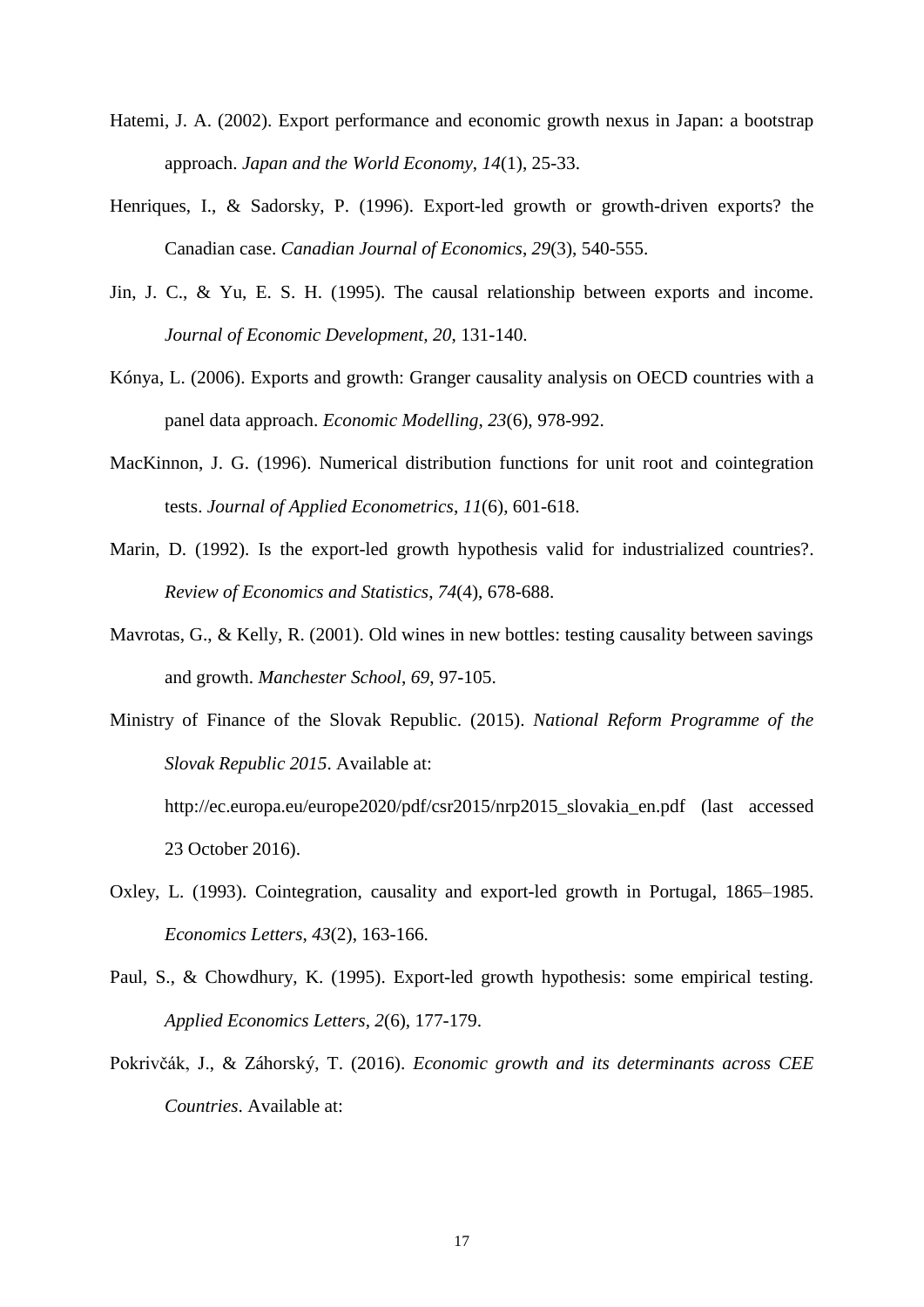[http://spu.fem.uniag.sk/mvd2016/proceedings/en/articles/s12/pokrivcak\\_zahorsky.pdf](http://spu.fem.uniag.sk/mvd2016/proceedings/en/articles/s12/pokrivcak_zahorsky.pdf) (last accessed 29 November 2016).

- Pomponio, X. Z. (1996). A causality analysis of growth and export performance. *Atlantic Economic Journal*, *24*(2), 168-176.
- Ramos, F. F. R. (2001). Exports, imports, and economic growth in Portugal: evidence from causality and cointegration analysis. *Economic Modelling*, *18*(4), 613-623.
- Serletis, A. (1992). Export growth and Canadian economic development. *Journal of Development Economics*, *38*(1), 133-145.
- Shan, J., & Sun, F. (1998). On the export-led growth hypothesis: the econometric evidence from China. *Applied Economics*, *30*(8), 1055-1065.
- Sharma, S. C., Norris, M., & Cheung, D. W. (1991). Exports and economic growth in industrialized countries. *Applied Economics*, *23*(4), 697-707.
- Switzerland Global Enterprise. (2015). *Business opportunity report: Slovakia automotive + MEM Suppliers*. Available at:

[http://www.s-](http://www.s-ge.com/sites/default/files/private_files/Automotive%20+%20MEM%20suppliers%20Slovakia_2015_0.pdf)

[ge.com/sites/default/files/private\\_files/Automotive%20+%20MEM%20suppliers%20S](http://www.s-ge.com/sites/default/files/private_files/Automotive%20+%20MEM%20suppliers%20Slovakia_2015_0.pdf) [lovakia\\_2015\\_0.pdf](http://www.s-ge.com/sites/default/files/private_files/Automotive%20+%20MEM%20suppliers%20Slovakia_2015_0.pdf) (last accessed 29 November 2016).

- Szkorupova, Z. (2014). A causal relationship between foreign direct investment, economic growth and export for Slovakia. *Procedia Economics and Finance*, *15*, 123-128.
- Thornton, J. (1997). Exports and economic growth: evidence from nineteenth century Europe. *Economics Letters*, *55*(2), 235-240.
- Toda, H. Y., & Yamamoto, T. (1995). Statistical inference in vector autoregressions with possibly integrated processes. *Journal of Econometrics*, *66*(1), 225-250.
- Trošt, M., & Bojnec, Š. (2015). Causality between public wage bill, exports and economic growth in Slovenia. *Economic Research-Ekonomska Istraživanja*, *28*(1), 119-131.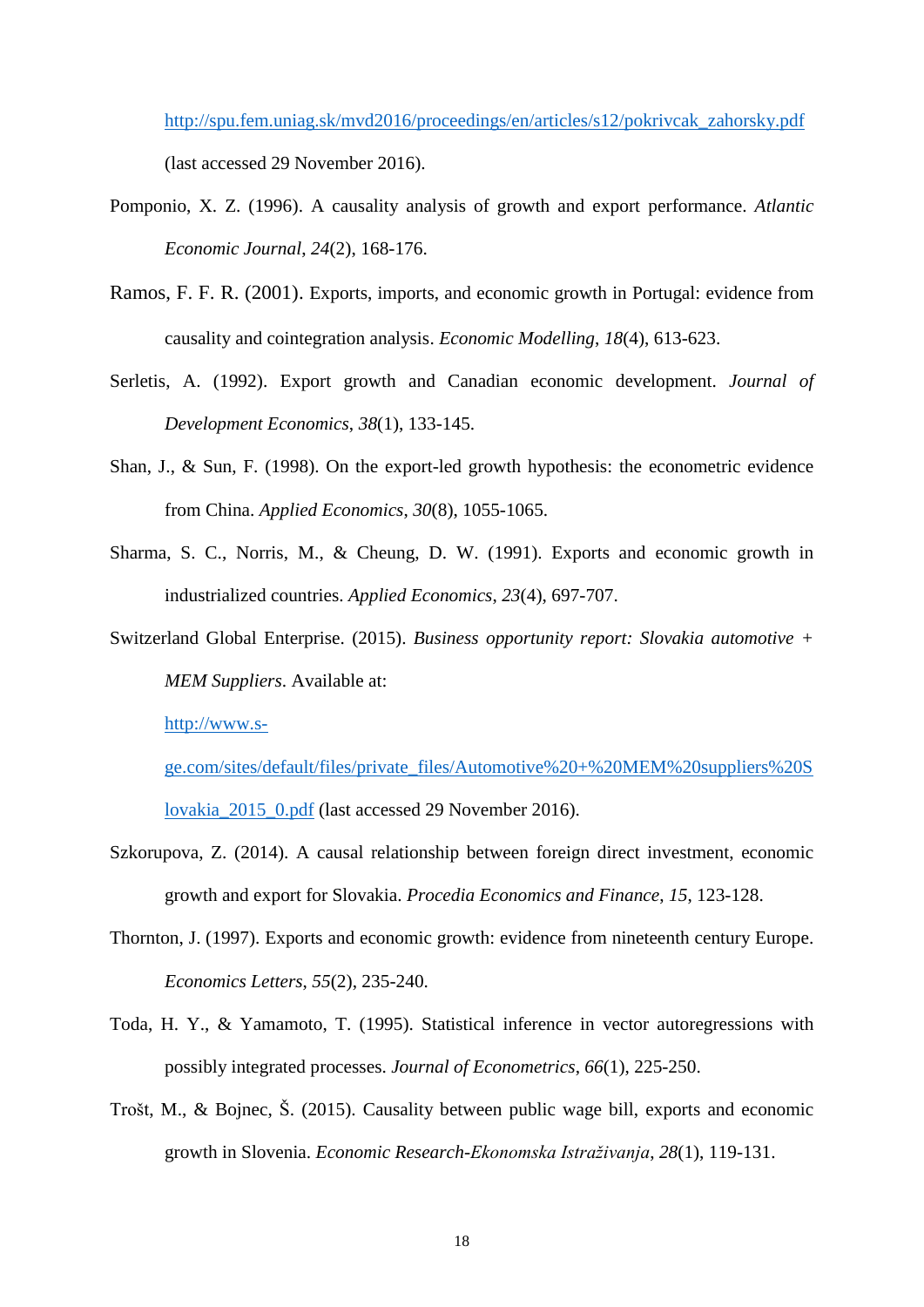- Trošt, M., & Bojnec, Š. (2016). Export-led growth: the case of the Slovenian and Estonian economies. *Post-Communist Economies*, *28*(3), 373-383.
- Yamada, H. (1998). A note on the causality between exports and productivity: an empirical re-examination. *Economics Letters*, *61*(1), 111–114.
- Zapata, H. O., & Rambaldi, A. N. (1997). Monte Carlo evidence on cointegration and causation. *Oxford Bulletin of Economics and Statistics*, *59*(2), 285-298.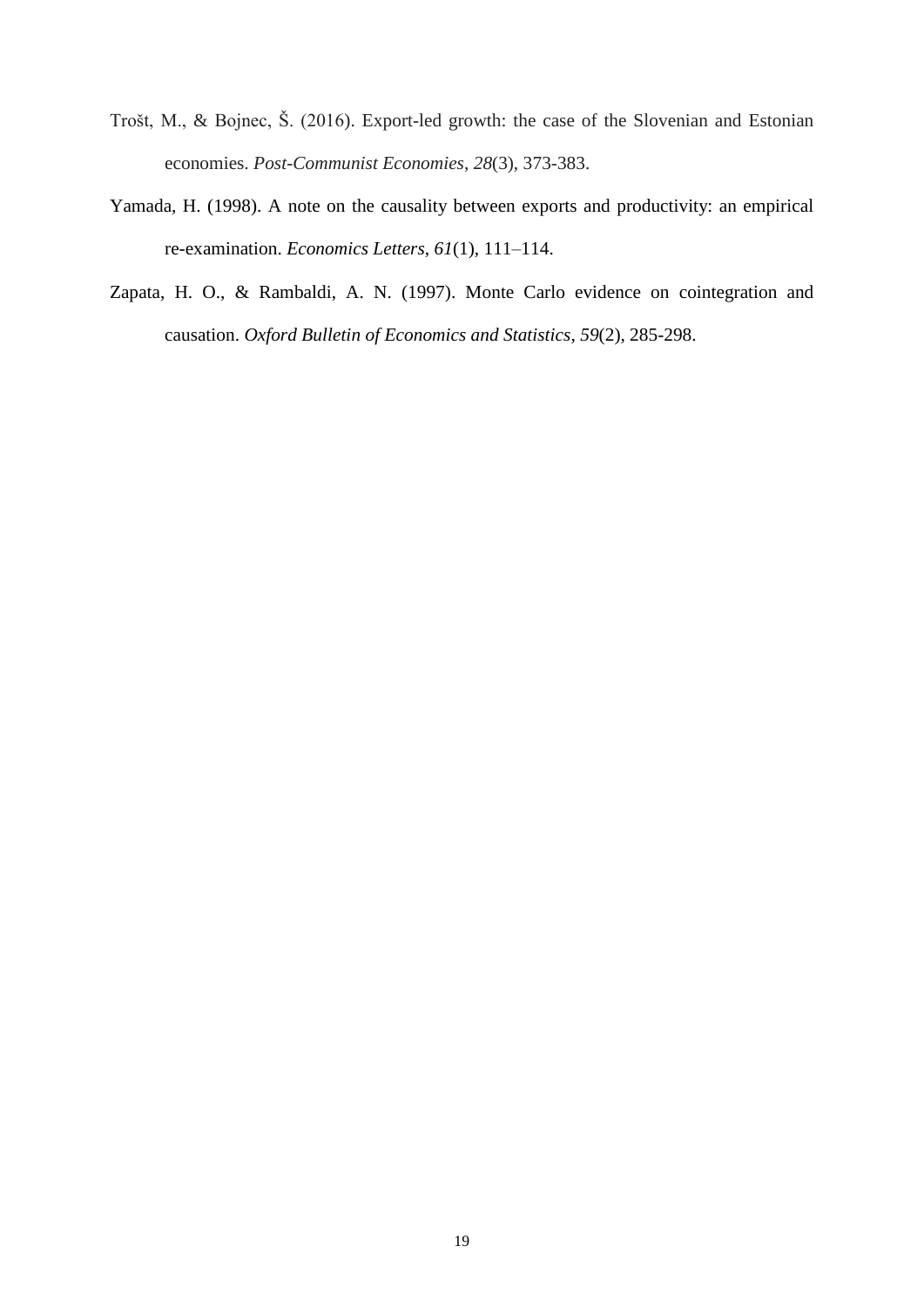| <b>Variables</b> |    | Level      | <b>First Difference</b>  | <b>Results</b> |
|------------------|----|------------|--------------------------|----------------|
|                  |    |            |                          |                |
| ly               |    | $-0.69(0)$ | $-3.17(4)$ <sup>**</sup> | I(1)           |
|                  |    |            |                          |                |
| lex              |    | $-0.39(0)$ | $-6.72(0)$ ***           | I(1)           |
|                  |    |            |                          |                |
| lim              |    | $-0.74(1)$ | $-6.45(0)$               | I(1)           |
|                  |    |            |                          |                |
| Critical         | 1% | $-3.53$    | $-3.53$                  |                |
|                  |    |            |                          |                |
| Values           | 5% | $-2.90$    | $-2.91$                  |                |
|                  |    |            |                          |                |

## Table 1: Results of Unit Root Tests

**Note:** Figures in parentheses in the first two columns represent the number of lags chosen with respect to the AIC. Superscripts \*\*\* and \*\* denote the rejection of null hypothesis (that variables are non-stationary) at the 1 percent and 5 percent significance levels, respectively. The critical values for the ADF tests are obtained from MacKinnon (1996). Estimations are carried out using Eviews econometric software.